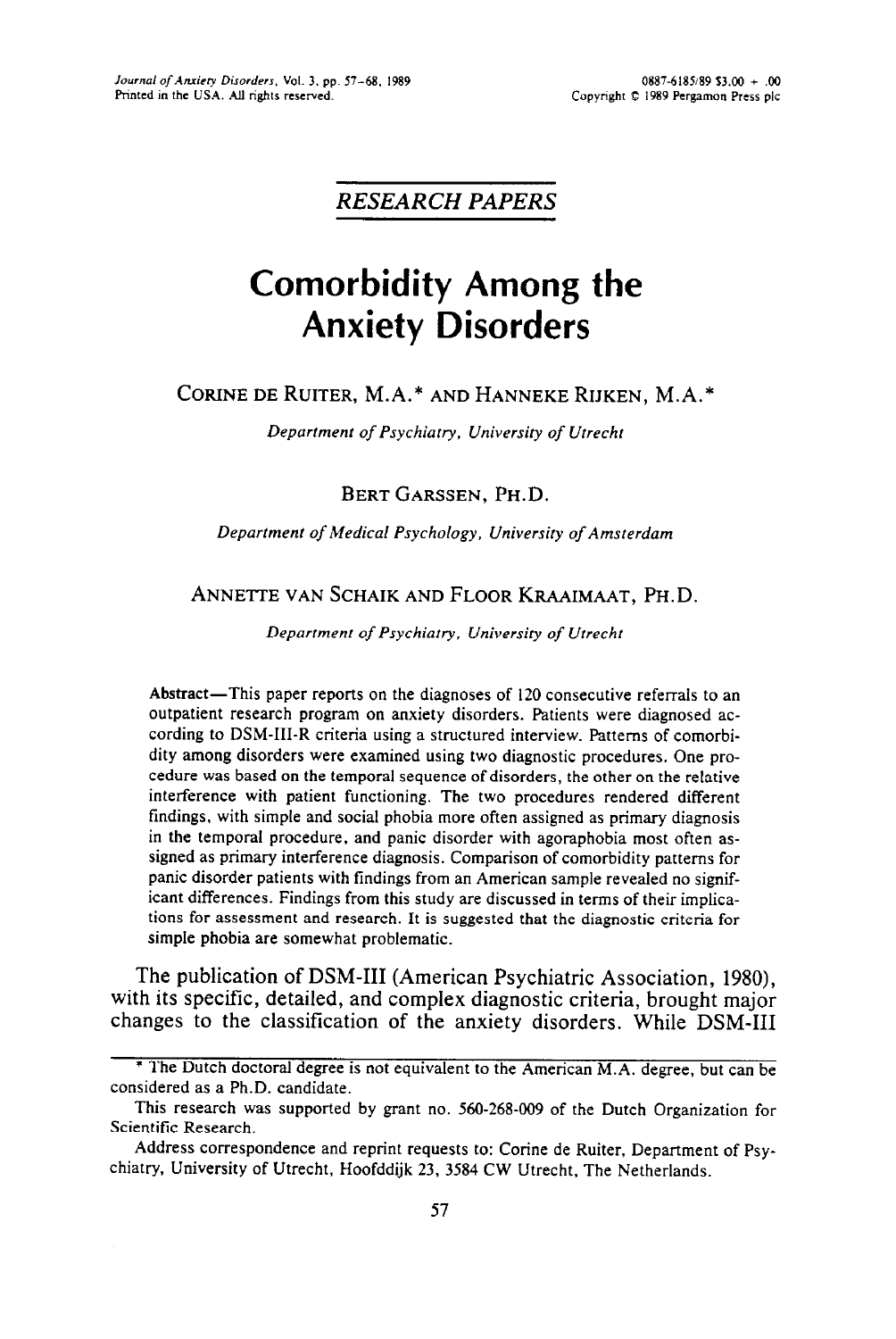contained many exclusionary rules and a hierarchy of disorders, its successor DSM-III-R (American Psychiatric Association, 1987) is relatively free of hierarchic structure. For instance, in DSM-III a diagnosis of panic disorder was not assigned if a patient also met criteria for major depression. This exclusionary rule is dropped in DSM-III-R, largely as a result of findings that showed that panic disorder and major depression may share a common vulnerability (Breier, Charney, & Heninger, 1985; Leckman, Weissman, Merikangas, Pauls & Prusoff, 1983). The use of a hierarchical diagnostic system that discourages multiple diagnoses in individual patients precludes finding such important relationships among disorders.

In case a patient meets diagnostic criteria for more than one disorder, guidelines are needed for determining which disorder is primary and which one(s) is/are secondary or additional. Traditionally the distinction primary-secondary has been made in research on the relationship between anxiety and depression (e.g., Clancy, Noyes, Hoenk, & Slymen, 1978; Dealy, Ishiki, Avery, Wilson, & Dunner, 1981). In these studies, the disorder that is considered primary, precedes the secondary disorder. On the other hand, Barlow, DiNardo, Vermilyea, Vermilyea, and Blanchard (1986) developed a set of guidelines for assigning diagnoses wherein the distinction between primary and seondary disorders is made on the basis of interference with patient functioning. The syndrome that receives primary status causes the greatest impairment in functioning. DSM-III-R has incorporated a general rule for deciding which of several diagnoses is the "principal" diagnosis (American Psychiatric Association, 1987, p. 17). "Principal" refers to the condition that is chiefly responsible for occasioning the evaluation or admission, and may be the focus of attention or treatment.

It is generally assumed that assigning diagnoses on the basis of degree of impairment is best for treatment planning. The syndrome interfering most with the patient's functioning should be targeted first for intervention (Last, Strauss, & Francis, 1987). However, it may also be valuable to assign diagnoses on the basis of the temporal relationship between the disorders since a temporal viewpoint may provide insights into the etiology of the disorders. For instance, depression following the onset of agoraphobia, may be caused by limitations the agoraphobia is imposing on the patient. In such a case it may be better to start treatment with interventions directed at relieving the agoraphobia, even though perhaps the depression is causing most of the impairment in functioning.

As yet it is unknown whether the temporal and the interference procedures for determining primary and additional status of disorders render similar or very different findings. The first aim of the present study is to compare these two procedures. In this regard, utilizing each of these two procedures, we present patterns of comorbidity among a sample of 120 consecutive patients referred to our anxiety research project. The second aim of the study is to crossvalidate Barlow and coworkers' earlier findings on comorbidity. Barlow and colleagues (1986) found that simple and so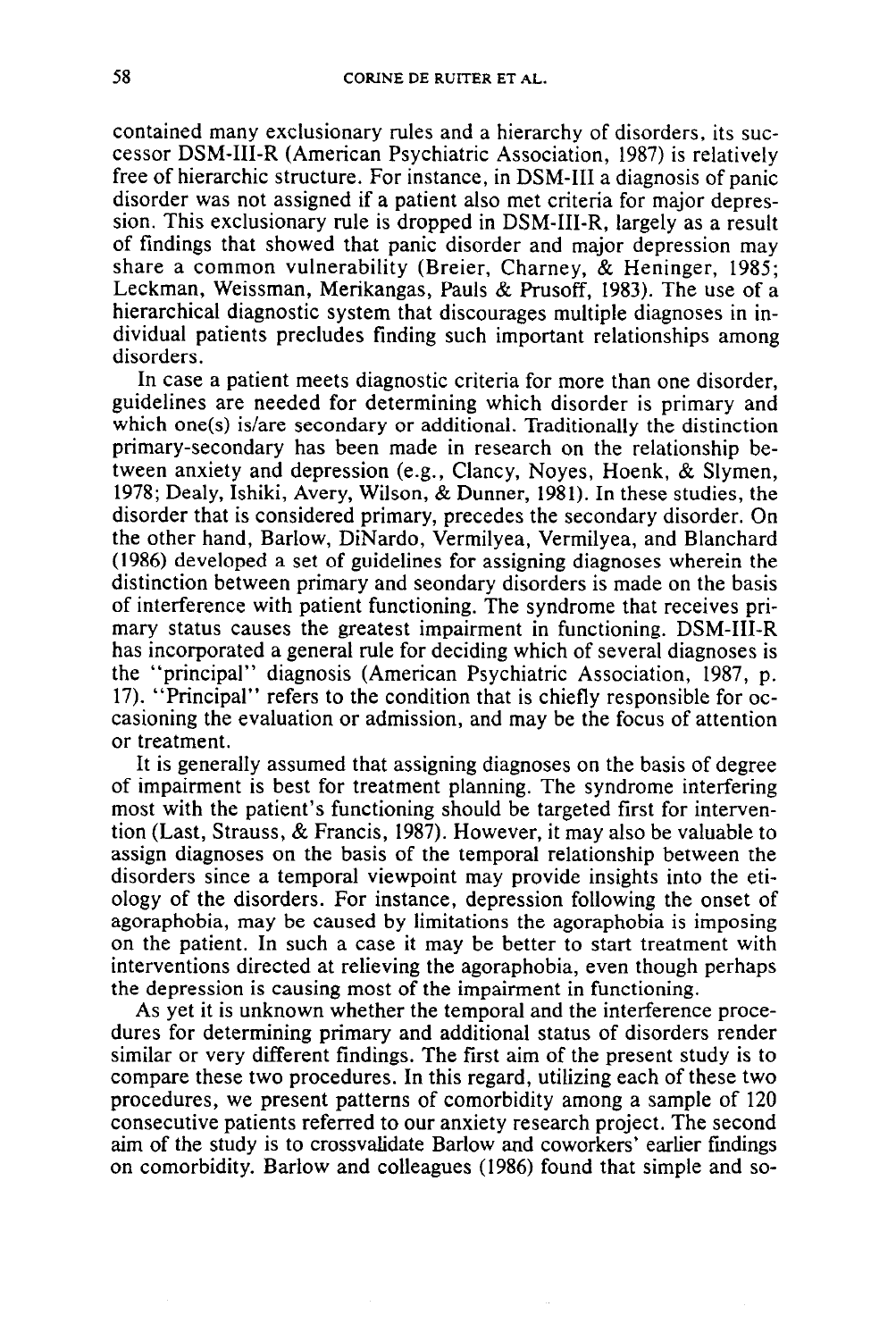cial phobia were the most frequent additional diagnoses assigned as primary anxiety disorder diagnoses. A large number of anxiety disorder patients also received additional affective disorder diagnoses. The guidelines for assigning diagnoses developed by these authors are followed exactly in the interference procedure we employed, and our study thus offers a comparison of comorbidity patterns across cultures.

#### METHOD

#### *Subjects*

One-hundred-and-twenty patients participated in the study. Mean age of the total patient sample was 35.4 years  $(SD = 10.7; \text{range} = 19-74)$ . Mean duration of disorder was 58.2 months  $(SD = 62.7; \text{range} = 1-251)$ . Fifty-nine (49%) patients were female.

#### *Procedure*

Patients referred to our research project on anxiety disorders were judged by a referring professional as possibly suffering from an anxiety disorder. Most patients were referred by psychiatric residents of the outpatient clinic of the Psychiatric Department of the University Hospital of Utrecht; some were referred by other outpatient clinics in the area, and others were self-referred. Patients were provided with written information describing the purpose of the research project and the assessment procedure. On a first visit the Anxiety Disorders Interview Schedule-Revised (ADIS-R: DiNardo, O'Brien, Barlow, Waddell, & Blanchard, 1983; de Ruiter, Garssen, Rijken, & Kraaimaat, 1987) was administered. The ADIS—R is a structured interview protocol designed for differential diagnosis among the anxiety disorders (DiNardo et al., 1983). The ADIS  $-R$  also provides screening for affective disorders, somatoform disorders, substance use, and psychotic synptoms. On a second visit a battery of psychological tests, not relevant to the present study, was administered.

#### *Diagnosis*

Diagnoses were made on the basis of DSM-III-R criteria (American Psychiatric Association, 1987). Two separate procedures for diagnosing were followed: an interference procedure and a temporal procedure.

*Interference procedure.* The interference procedure is based on a set of guidelines for assigning diagnoses, developed by Barlow and coworkers (1986). The procedure has been outlined in detail elsewhere (Barlow et al., 1986) and will be summarized here. The clinician makes the following decisions: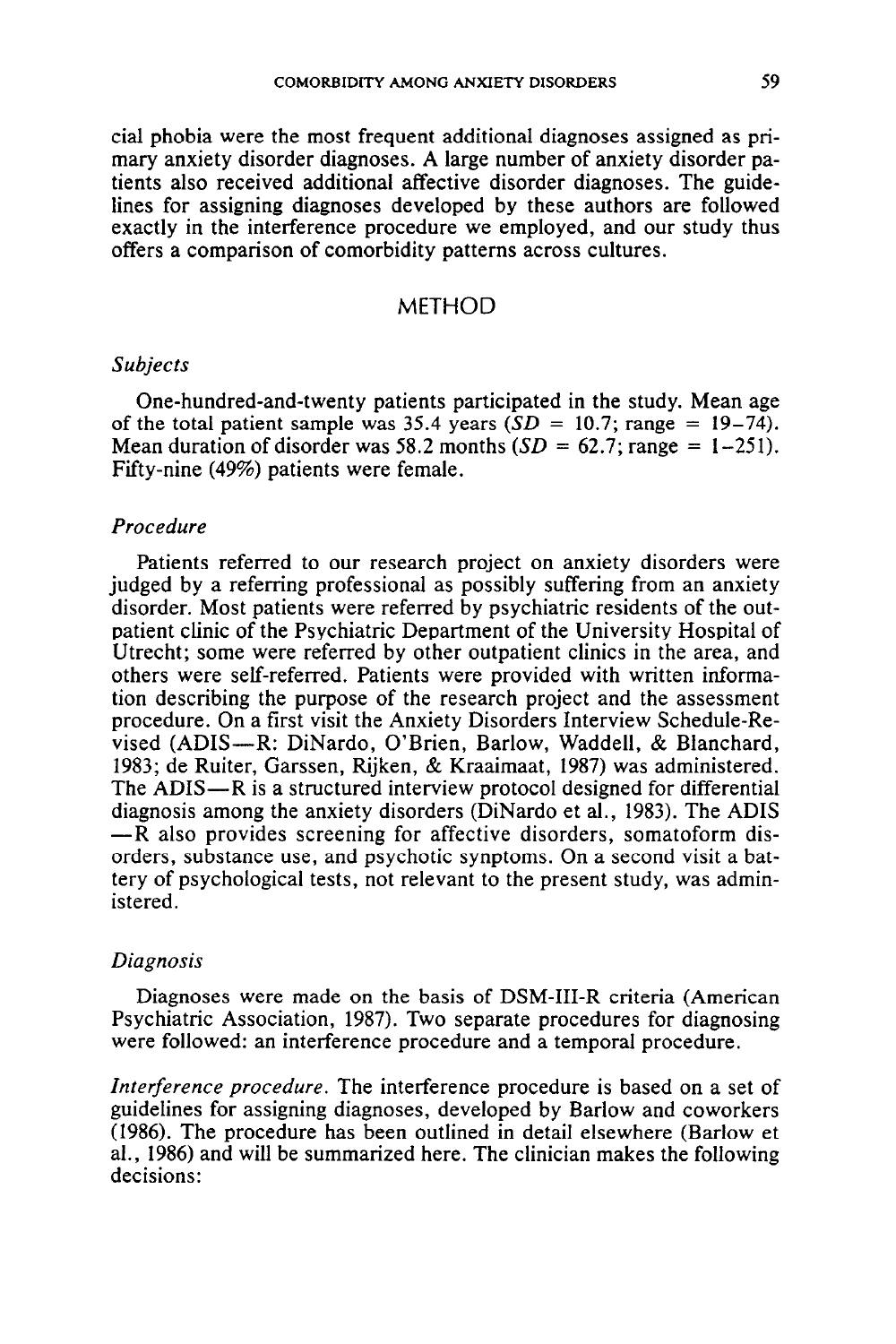- 1. chooses all diagnoses for which the patient meets the basic criteria;
- 2. decides which diagnoses can be excluded, and
- 3. of those diagnoses that can be assigned, chooses which can be considered primary and which are additional diagnoses.

Decision 2 includes consideration of the functional relationship between two or more syndromes. Decision 3 includes additional consideration of the interference with functioning created by each syndrome (Barlow et al., 1986).

With respect to decision 2 it should be noted that one syndrome is excluded by a second when its symptoms are subsumed under the second syndrome. Such is the case when an agoraphobic patient reports a fear of enclosed places because there is no quick escape from such places in case of a panic attack. The simple phobia of enclosed places is considered here as part of the agoraphobia and an additional diagnosis of simple phobia is not assigned. The reason for assigning only one diagnosis is based on the functional relationship between the two syndromes: both are rooted in the fear of having a panic attack, that is, they have a common antecedent. DSM-III-R provides similar guidelines for excluding diagnoses, that is, in case of multiple diagnoses for second diagnosis must be "unrelated to" the first (e.g., see criterion B, p. 243, American Psychiatric Association, 1987).

In other cases two anxiety disorders seem to exist independently. For example, one patient reported persistent fear and avoidance of a variety of situations out of fear of having a panic attack. He also suffered from a more long-standing problem of compulsive praying in order to ward off harm to other people. This patient met criteria for panic disorder with agoraphobia and for obsessive-compulsive disorder. If two or more such independent diagnoses are assigned, the syndrome responsible for greater interference with functioning is given primary status. In this particular case, the agoraphobia was assigned primary status because it interfered more with the patient's functioning, even though the obsessivecompulsive disorder was more long-standing.

*Temporal procedure.* The two procedures do not differ with regard to decisions 1 and 2 of the diagnostic process. Decision 3, however, is based on the temporal relationship between the disorders, that is, the disorder that occurred first is assigned primary status; the disorder that occurred subsequently is given secondary status, and so on.

The first author conducted the interviews and assigned diagnoses, according to both procedures. The second author assigned diagnoses independently on the basis of the written information in the ADIS—R interview. AI1 final diagnoses were assigned on the basis of consensus agreement between the two clinicians.

Results of a study on the reliability of the ADIS—R interview presented by Barlow (1985) on 125 patients show excellent interrater agreement for agoraphobia, social phobia, and obsessive-compulsive disorder (kappa between .83 and .91). Good agreement was reached in the catego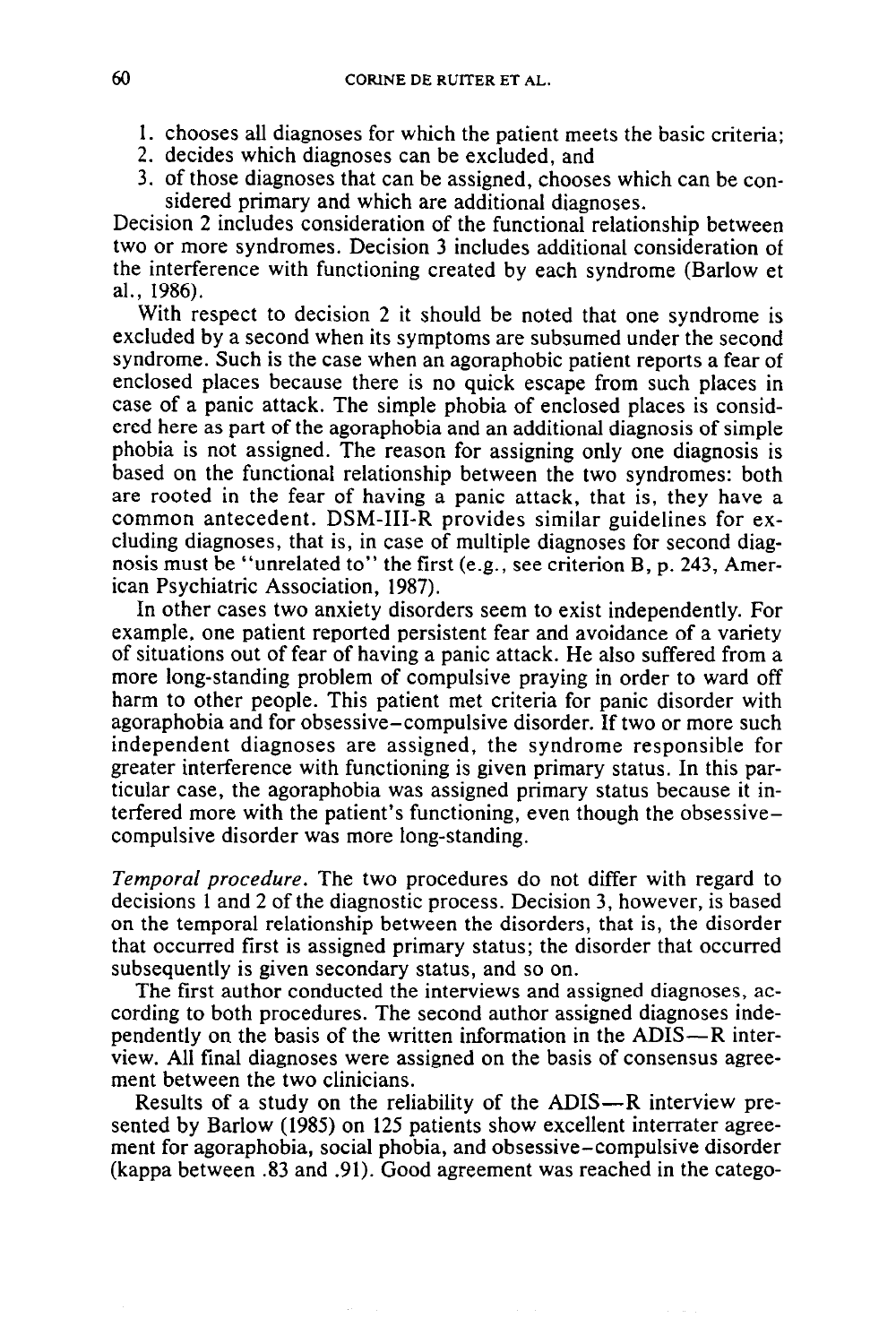ries of panic disorder, generalized anxiety disorder, and simple phobia (kappa between .56 and .65). Preliminary data from a separate reliability study using the Dutch translation of the ADIS—R revealed somewhat lower but still acceptable kappa's (de Ruiter, Prick, Moons, Garssen, & Beerkens, 1988). Since the sample for the reliability study was a 40-patient subsample of the total sample of 120 patients, only the categories of panic disorder and agoraphobia comprised enough patients to allow calculation of separate kappa's. Diagnostic agreement was defined as an exact match of the two primary diagnoses, using the interference procedure. Kappa was .65 for agoraphobia and .60 for panic disorder.

#### RESULTS

Table 1 presents the primary diagnoses assigned according to the interference procedure. One-hundred-and-thirteen patients were assigned a primary anxiety or mood disorder. Seven patients received other (mainly somatoform disorders) primary diagnoses and were dropped from the study. In Table 1 the distribution of additional diagnoses among the anxiety disorders is given for the interference procedure. As can be observed, no additional diagnosis was assigned in approximately a third of the patients with generalized anxiety disorder (GAD), panic disorder (PD), and panic disorder with agoraphobia (PDA). Rated according to DSM-III-R criteria, current severity of phobic avoidance was severe for 11 patients, moderate for 24 patients, and mild for 21 patients. Patients with a primary mood disorder almost always received one or more additional diagnoses. This finding is most likely attributable to the fact that patients were referred on the basis of the presumed presence of an anxiety disorder. As a consequence the finding of secondary anxiety disorders is highly likely in the depressive patients.

Table 2 shows the frequency of specific additional diagnoses by primary diagnosis for the interference procedure. By far the most frequently occurring additional diagnosis is simple phobia. Inspection of the data reveals that the most frequently assigned simple phobias are fear of heights, fear of dogs and cats, blood phobia, and claustrophobia. Social phobia, dysthymic disorder, and major depression were also relatively frequently assigned as additional diagnoses. Of the anxiety disorders, generalized anxiety disorder (GAD), agoraphobia without a history of panic disorder (AG), and posttraumatic stress disorder (PTSD) rarely occur as additional diagnoses. Sixteen percent of PDA patients received an additional diagnosis of mood disorder (either major depression or dysthymic disorder). This occurred in 18% of panic disorder (PD) patients, in three (33%) out of nine cases of GAD, in three (100%) out of three cases of AG, and in none of 10 cases of social phobia, simple phobia, obsessive-compulsive disorder (OCD) and PTSD.

Table 3 presents the distribution of specific additional diagnoses by primary diagnosis for the temporal procedure. Simple phobia is by far the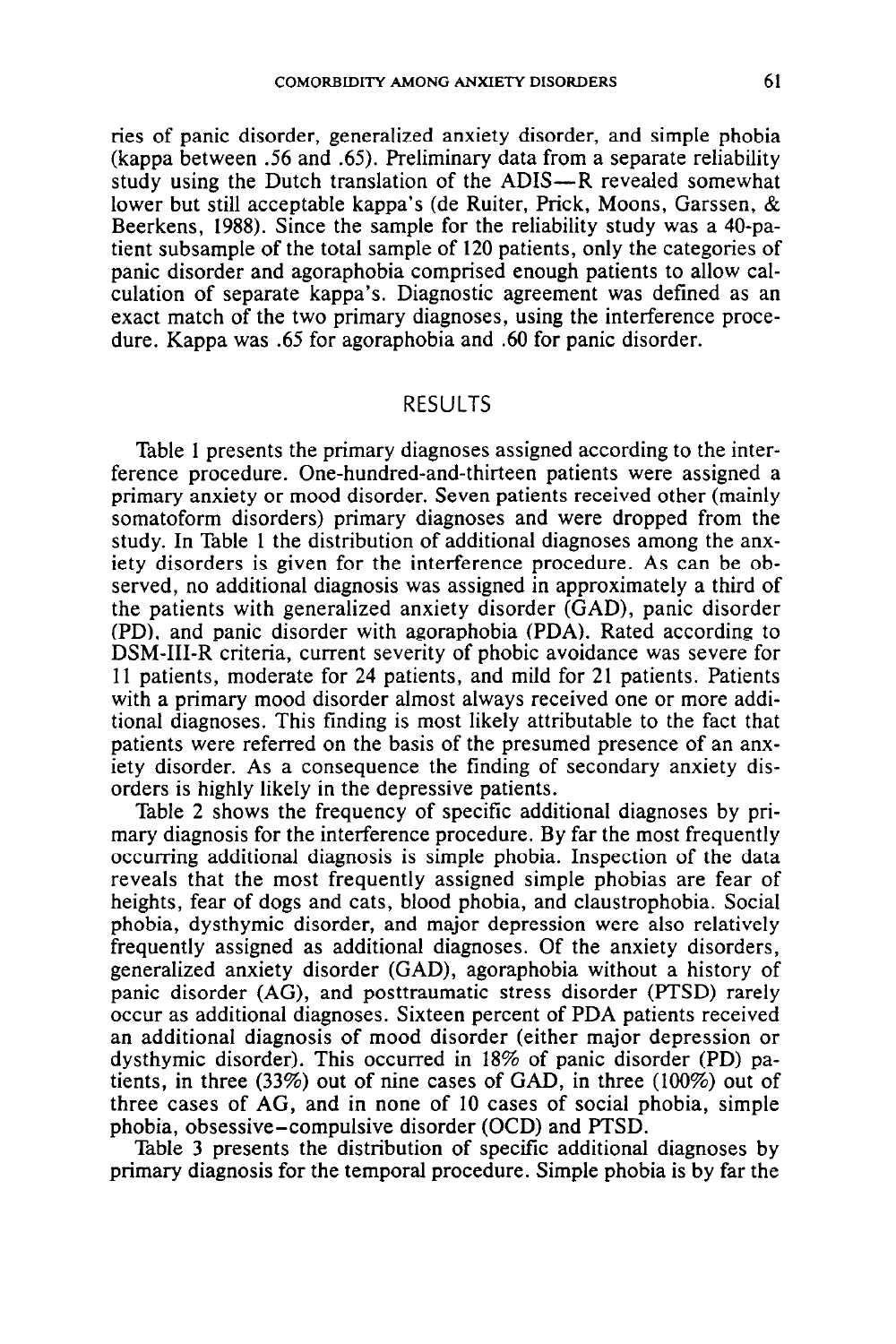| ଛି<br>Dysth.<br>Disord.<br>$\hat{e}$<br>A.Dis.<br><b>NOS</b><br>$\widehat{\mathbf{c}}$<br>PTSD<br>$\widehat{z}$<br>CCD<br>$\widehat{c}$<br>GAD<br>ම<br>Q<br>ම<br>Simple<br>Phobia<br>$\widehat{\mathbf{c}}$<br>Phobia<br>Social<br>$\widehat{\mathbf{c}}$<br>23 (41%)<br>20 (36%)<br>$(10\%)$<br>2(3%)<br>PDA<br>(56)<br>Disorder<br>6(35%)<br>9(53%)<br>2(12%)<br>Panic<br>ຸ<br>Three or more<br>Number of<br>Additional<br>Diagnoses<br>None<br>Two<br>One |  |  |  | Primary Diagnosis (n) |  |  |                |
|--------------------------------------------------------------------------------------------------------------------------------------------------------------------------------------------------------------------------------------------------------------------------------------------------------------------------------------------------------------------------------------------------------------------------------------------------------------|--|--|--|-----------------------|--|--|----------------|
|                                                                                                                                                                                                                                                                                                                                                                                                                                                              |  |  |  |                       |  |  | Major<br>Depr. |
|                                                                                                                                                                                                                                                                                                                                                                                                                                                              |  |  |  |                       |  |  |                |
|                                                                                                                                                                                                                                                                                                                                                                                                                                                              |  |  |  |                       |  |  |                |
|                                                                                                                                                                                                                                                                                                                                                                                                                                                              |  |  |  |                       |  |  |                |
|                                                                                                                                                                                                                                                                                                                                                                                                                                                              |  |  |  |                       |  |  |                |
|                                                                                                                                                                                                                                                                                                                                                                                                                                                              |  |  |  |                       |  |  |                |

TABLE 1<br>Ninued og Anviety Digorog Cases in Willou Additional I Diacoge Webb Assicued (Intern

 $62$ 

#### NE DE RUITER ET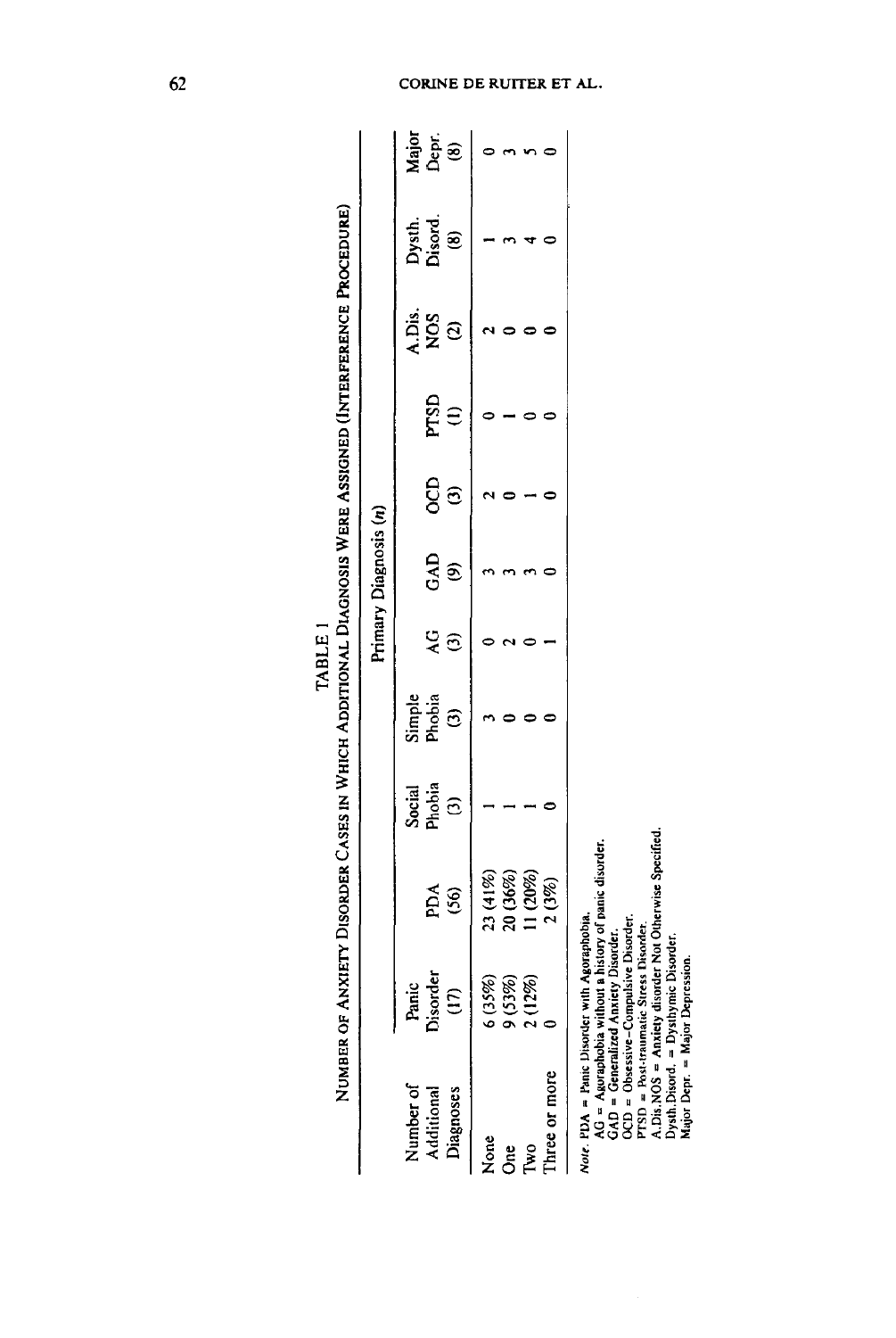|                                                                                                  |                  |                |        |                         |                                                                             | Primary Diagnosis (n)                       |               |              |                                           |                       |                          |
|--------------------------------------------------------------------------------------------------|------------------|----------------|--------|-------------------------|-----------------------------------------------------------------------------|---------------------------------------------|---------------|--------------|-------------------------------------------|-----------------------|--------------------------|
| Additional                                                                                       |                  |                |        | Social<br>Phobia<br>(3) | $\begin{array}{c} \text{Simple} \\ \text{Probia} \\ \text{(3)} \end{array}$ |                                             |               |              | $\frac{\text{A} \text{Dis.}}{\text{NOS}}$ | Dysth.<br>Dis.<br>(8) |                          |
| Diagnoses                                                                                        | E<br>C<br>C<br>C | $\mathbb{E}$ 8 | g<br>G |                         |                                                                             | $\begin{array}{c}\nGAD \\ (9)\n\end{array}$ | $\frac{1}{3}$ | $PSD$<br>(1) |                                           |                       | $Maj$ or<br>Dept.<br>(8) |
| £                                                                                                |                  |                |        |                         |                                                                             |                                             |               |              |                                           |                       |                          |
| PDA                                                                                              |                  |                |        |                         |                                                                             |                                             |               |              |                                           |                       |                          |
|                                                                                                  |                  |                |        |                         |                                                                             |                                             |               |              |                                           |                       |                          |
| Social Phobia<br>Simple Phobia<br>AG                                                             |                  | 28             |        |                         |                                                                             |                                             |               |              |                                           |                       |                          |
|                                                                                                  |                  |                |        |                         |                                                                             |                                             |               |              |                                           |                       |                          |
| GAD<br>OCD<br>PTSD<br>Dysthmic Disorder<br>Major Depression<br>Major Depression<br>Alcohol Abuse |                  |                |        |                         |                                                                             |                                             |               |              |                                           |                       |                          |
|                                                                                                  |                  |                |        |                         |                                                                             |                                             |               |              |                                           |                       |                          |
|                                                                                                  |                  |                |        |                         |                                                                             |                                             |               |              |                                           |                       |                          |
|                                                                                                  |                  |                |        |                         |                                                                             |                                             |               |              |                                           |                       |                          |
|                                                                                                  |                  |                |        |                         |                                                                             |                                             |               |              |                                           |                       |                          |
|                                                                                                  |                  |                |        |                         |                                                                             |                                             |               |              |                                           |                       |                          |
| <b>Alcohol Dependence</b>                                                                        |                  |                |        |                         |                                                                             |                                             |               |              |                                           |                       |                          |
| Note. PD = Panic Disorder without agoraphobia.                                                   |                  |                |        |                         |                                                                             |                                             |               |              |                                           |                       |                          |

**PDA = Panic Disorder Wilh Agoraphobia.** 

AG = Agoraphobia without a history of panic disorder.

**GAD = Generalized Anxiety Disorder.** 

**OCD = Obsesrivr-Compulsive Disorder. ITSD = bsl-lraumnlic Slrr,s Dirorder.** 

Note. PD = Panic Disorder without ageraphobia.<br>
PDA = Panic Disorder With Agoraphobia.<br>
AG = Agerantized Muticut a history of panic disorder.<br>
AG = Agerantized Muticut a history of panic disorder.<br>
CCD = Obsessive-Compuls **A.Dis.NOS = Anxiely Disorder No! Olherwirc Specified. Dyslh.Dis. = Dyslhmic Disorder.** 

**Major Depr. = Major Depression.**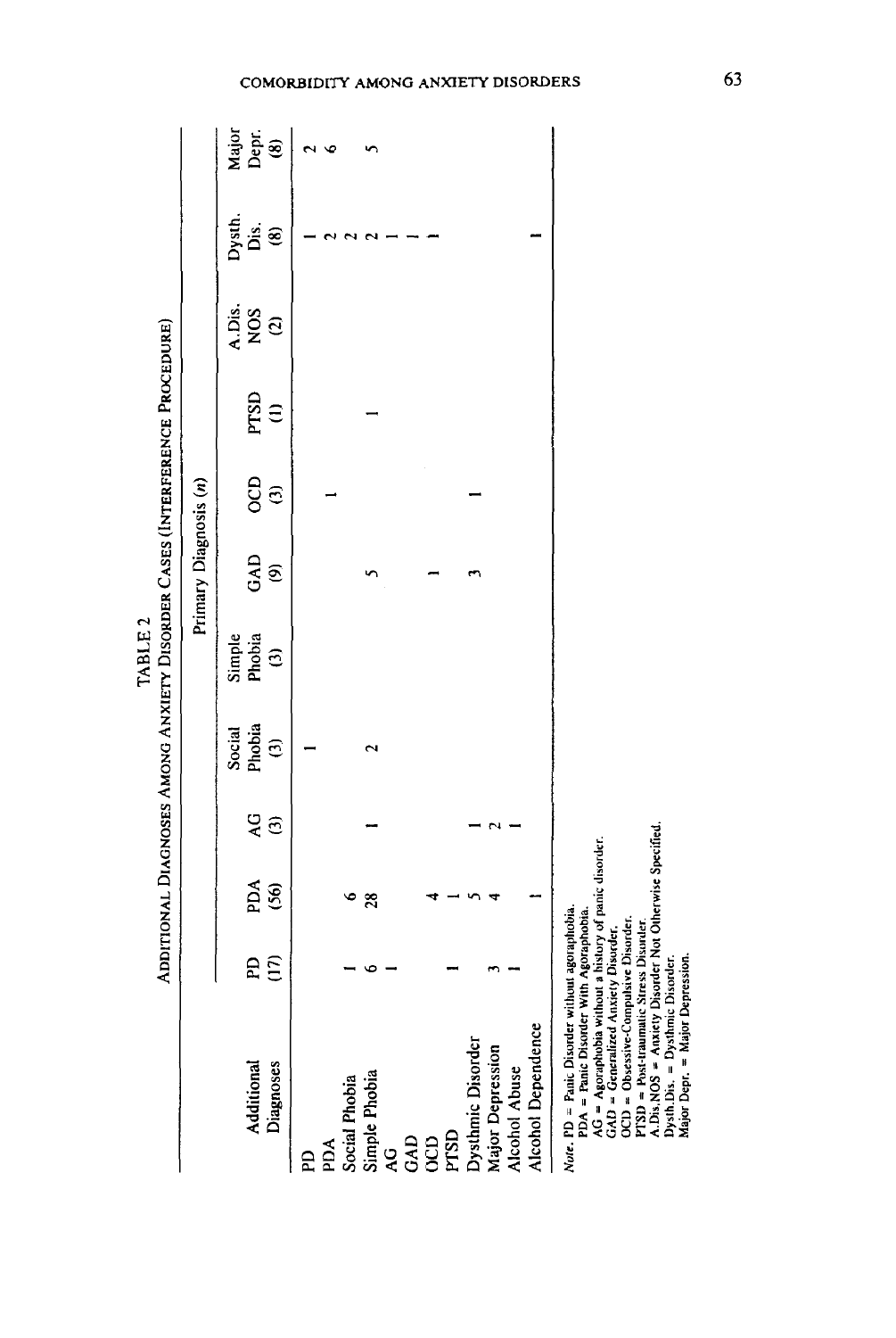|                                                                                                                                                                                                                                                                                                                                                                                                                 |                    |                    |                             |                             | Additional Diagnoses Among Anxiety Disorder Cases (Temporal Procedure)<br>TABLE <sub>3</sub> |                       |                                  |                       |                                       |                                  |                       |
|-----------------------------------------------------------------------------------------------------------------------------------------------------------------------------------------------------------------------------------------------------------------------------------------------------------------------------------------------------------------------------------------------------------------|--------------------|--------------------|-----------------------------|-----------------------------|----------------------------------------------------------------------------------------------|-----------------------|----------------------------------|-----------------------|---------------------------------------|----------------------------------|-----------------------|
|                                                                                                                                                                                                                                                                                                                                                                                                                 |                    |                    |                             |                             |                                                                                              | Primary Diagnosis (n) |                                  |                       |                                       |                                  |                       |
| Additional<br>Diagnoses                                                                                                                                                                                                                                                                                                                                                                                         | $\widehat{=}$<br>£ | PDA<br>(27)        | Q<br>$\widehat{\mathbf{c}}$ | Phobia<br>Social<br>$\odot$ | Simple<br>Phobia<br>(53)                                                                     | GAD<br>E              | <b>OCD</b><br>$\widehat{\infty}$ | PTSD<br>$\widehat{z}$ | A.Dis.<br><b>NOS</b><br>$\widehat{c}$ | Dysth.<br>Dis.<br>$\mathfrak{S}$ | Major<br>Depr.<br>(4) |
| E                                                                                                                                                                                                                                                                                                                                                                                                               |                    |                    |                             |                             |                                                                                              |                       |                                  |                       |                                       |                                  |                       |
| ACI                                                                                                                                                                                                                                                                                                                                                                                                             |                    |                    |                             |                             | ≂                                                                                            |                       |                                  |                       |                                       |                                  |                       |
| Social phobia                                                                                                                                                                                                                                                                                                                                                                                                   |                    |                    |                             |                             |                                                                                              |                       |                                  |                       |                                       |                                  |                       |
| Simple phobia                                                                                                                                                                                                                                                                                                                                                                                                   |                    |                    |                             |                             |                                                                                              |                       |                                  |                       |                                       |                                  |                       |
|                                                                                                                                                                                                                                                                                                                                                                                                                 |                    |                    |                             |                             |                                                                                              |                       |                                  |                       |                                       |                                  |                       |
|                                                                                                                                                                                                                                                                                                                                                                                                                 |                    |                    |                             |                             |                                                                                              |                       |                                  |                       |                                       |                                  |                       |
|                                                                                                                                                                                                                                                                                                                                                                                                                 |                    |                    |                             |                             |                                                                                              |                       |                                  |                       |                                       |                                  |                       |
| 2300                                                                                                                                                                                                                                                                                                                                                                                                            |                    |                    |                             |                             |                                                                                              |                       |                                  |                       |                                       |                                  |                       |
| Dysthmic disorder                                                                                                                                                                                                                                                                                                                                                                                               |                    |                    |                             |                             |                                                                                              |                       |                                  |                       |                                       |                                  |                       |
| Major depression                                                                                                                                                                                                                                                                                                                                                                                                |                    |                    | N                           |                             |                                                                                              |                       |                                  |                       |                                       |                                  |                       |
| Alcohol abuse                                                                                                                                                                                                                                                                                                                                                                                                   |                    |                    |                             |                             |                                                                                              |                       |                                  |                       |                                       |                                  |                       |
| Alcohol dependence                                                                                                                                                                                                                                                                                                                                                                                              |                    | $\mathbf{\hat{z}}$ |                             |                             |                                                                                              |                       |                                  |                       |                                       |                                  |                       |
| A.Dis.NOS. = Anxiety Disorder Not Otherwise Specified.<br>$AG = A$ goraphobia without a history of panic disorder.<br>$Note. PD = Panic Disorder without agoraphobia.$<br>PDA = Panic Disorder with Agoraphobia.<br>OCD = Obsessive-Compulsive Disorder.<br>PISD = Post-traumatic Stress Disorder.<br>GAD = Generalized Anxiety Disorder.<br>Dysth.dis. = Dysthymic Disorder.<br>Major Depr. = Major Depression |                    |                    |                             |                             |                                                                                              |                       |                                  |                       |                                       |                                  |                       |

 $64$ 

#### CORINE DE RUITER ET AL.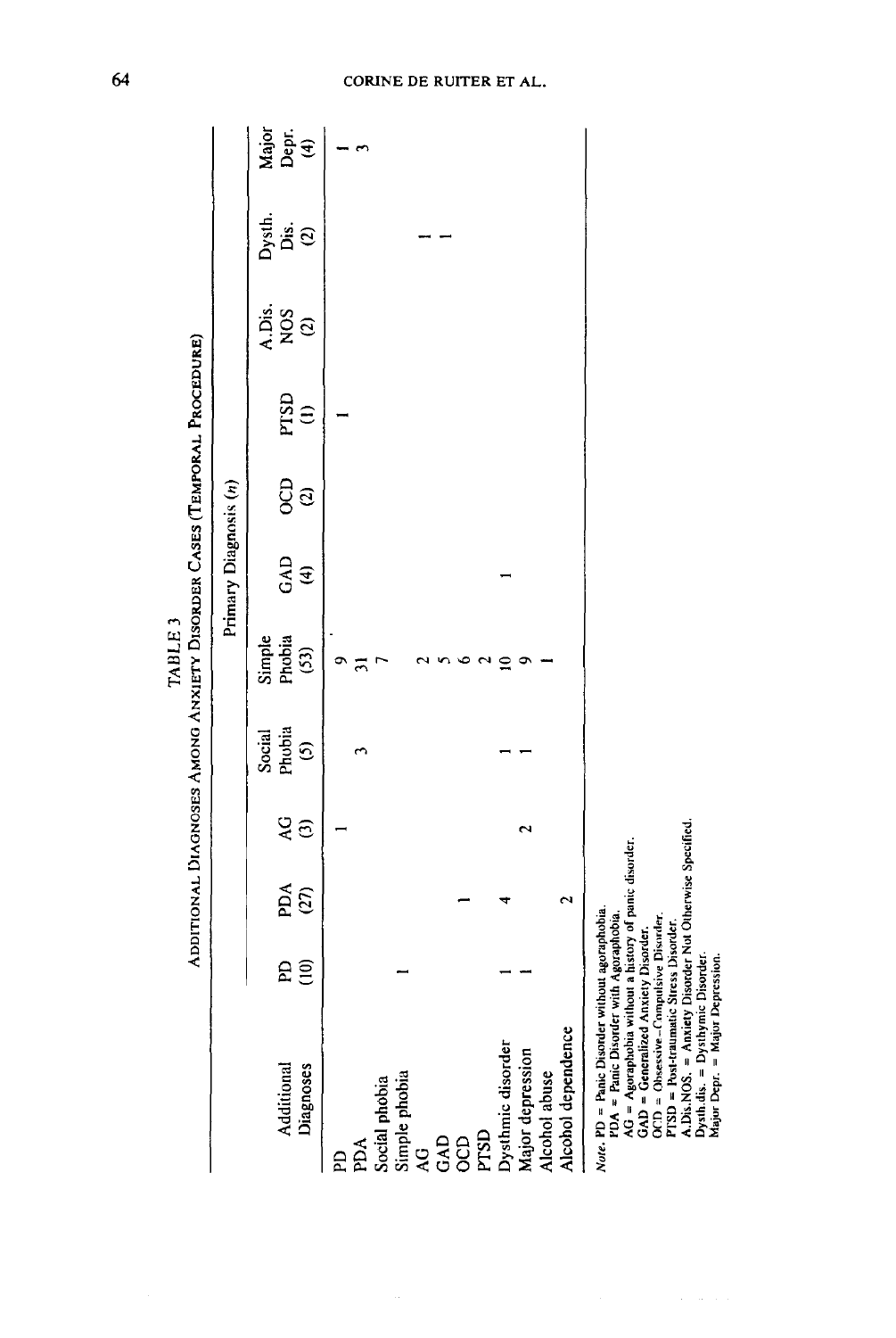most frequently assigned primary diagnosis here. PDA and PD also relatively frequently appear as the first disorder in the patients' lives.

In comparing Tables 2 and 3 it is apparent that simple phobia is more often given as a primary temporal diagnosis than as a primary interference diagnosis. On the other hand, PD, PDA, GAD, dysthymic disorder, and major depression are more often assigned as primary interference diagnoses.

The PD and PDA groups consisted of a sufficient number of patients to allow a comparison between our sample and the American sample of Barlow and coworkers (1986). Table 4 shows the number of additional diagnoses for PD and PDA patients in the two samples. The Yates correction factor was used in the analysis since the frequency in some of the cells was less than 10. The proportion of frequencies for number of additional diagnoses in the two samples is in agreement for both PD and PDA patients  $(x^2 (3, N = 34) = 1.18$ , NS;  $x^2 (3, N = 97) = 2.43$ , NS, respectively).

### DISCUSSION

Our study corroborates others' findings by showing that probabilities of finding one or more additional diagnoses in individuals who meet criteria for one DSM-III-R anxiety disorder are rather high (Barlow et al., 1986; Boyd et al., 1984; Last et al., 1987). This finding has important implications for assessment and treatment. It points to the relevance of systematic interviewing to cover a wide range of possibly relevant additional disorders. In the specific case of anxiety disorders, patients often present with one major problem at the clinic, most frequently panic disorder with agoraphobia. Without the use of a structured interview, the presence of additional disorders can easily be overlooked. In our experience this is especially likely when embarrassment about the disorder occurs, as might be the case with patients having obsessive-compulsive tendencies and eating disorders.

|              |      |      | Number of Additional Diagnoses |         |       |
|--------------|------|------|--------------------------------|---------|-------|
| Sample       | None | One. | Two                            | $>$ Two | Total |
| Dutch-PD     |      |      |                                |         |       |
| American-PD  |      |      |                                |         |       |
| Dutch-PDA    | 23   | 20   |                                |         | 56    |
| American-PDA | 20   |      |                                |         | 41    |

TABLE 4 **NUMBER OF ADDITIONAL DIAGNOSES FOR PATIENTS WITH A PRIMARY DIAGNOSIS OF** PANIC DISORDER WITHOUT AGORAPHOBIA (PD) OR PANIC DISORDER WITH AGORAPHOBIA

(PDA), COMPARED WITH AN AMERICAN CLINICAL SAMPLE<sup>®</sup> (INTERFERENCE PROCEDURE)

l **Barlow. DiNardo. Vermilyea. Vemilyea. and Blanchard (1986).**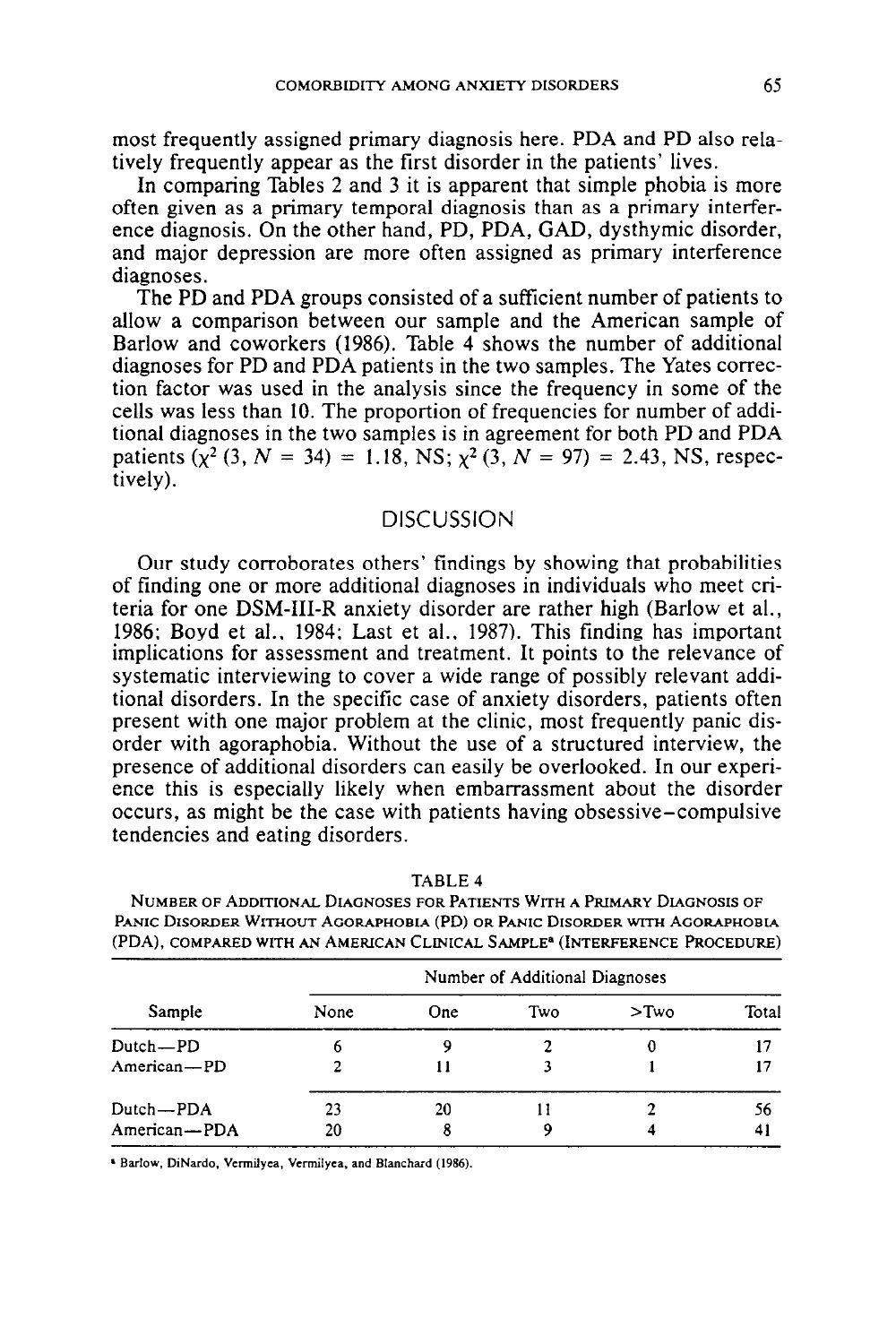A number of studies have addressed the question of the impact of additional disorders on treatment outcome of common biological and behavioral treatments for anxiety disorders. In the case of agoraphobia, several studies have found no association between additional depression and outcome of imipramine treatment (Mavissakalian & Michelson, 1986; Zitrin, Klein, Woemer, & Ross, 1983). However, two other studies found patients with high levels of accompanying depression to improve less than patients with low levels of depression (Mavissakalian, 1987; Zitrin, Klein, & Woemer, 1980). For obssessive-compulsive patients, Foa, Grayson, and Steketee (1982) found severely depressed patients to have poor outcome in behavior therapy, compared to mildly depressed individuals. In light of these findings, and considering the pattern of comorbidity among anxiety disorder patients, we recommend mentioning number and kind of additional disorders in treatment studies of anxiety patients. For clinical practice, consideration of the temporal relationship among disorders and diagnosis based on interference with functioning each provide valuable information.

The comparison of the temporal and interference procedures revealed differential patterns of comorbidity. Simple phobia was more often assigned as the primary temporal diagnosis, and PD, PDA, GAD, dysthymic disorder, and major depression were more frequently given as the primary interference diagnosis. The pattern from the temporal procedure is in line with findings of Thyer, Parrish, Curtis, Nesse, and Cameron (1985), who found median ages of onset for simple (and social) phobia to be in the early teen years. The other anxiety disorders had median ages of onset from early to late twenties.

A somewhat remarkable finding is the presence of additional simple phobias, such as fear of heights and claustrophobia, in patients diagnosed panic disorder with agoraphobia. Many agoraphobic patients fear heights and enclosed places as part of their agoraphobia. In agoraphobic patients with additional simple phobias, however, these fears were functionally unrelated to the fear of having a panic attack. Often, these patients had had severe fear of heights or fear of enclosed places long before the onset of their spontaneous panic attacks. As such, these early simple phobias perhaps reflect a certain 'phobiaproneness' in these patients.

We found that 16% of PDA and 18% of PD patients met criteria for a current secondary mood disorder (by interference criteria). This finding is somewhat in line with findings from a large panic disorder project with 481 panic patients (Lesser et al., 1988). Eleven percent of PD and PDA patients had a current major depression, and 21% had had at least one major depressive episode after the onset of panic disorder. Although diagnostic procedures across the two studies differ, the conclusion seems warranted that secondary mood disorders are likely to occur in about 20% of panic patients.

The comparison of number of additional diagnoses for PD and PDA patients between our Dutch and Barlow and coworkers' (1986) American sample showed no significant differences. However, we did note that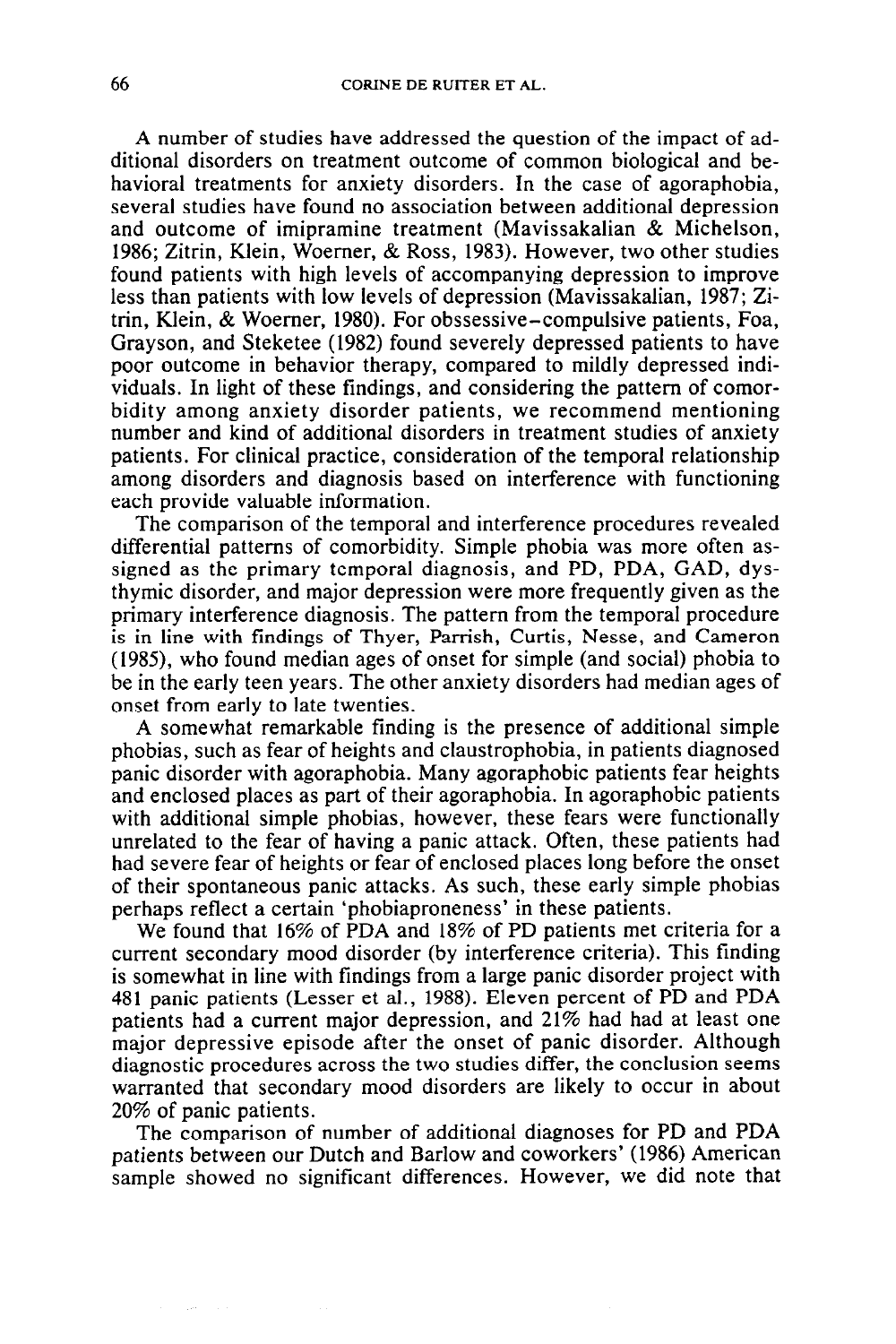Barlow and coworkers' PD and PDA patients had relatively more additional mood disorders and relatively fewer additional simple phobias. The difference with regard to the simple phobias may be caused by a difference in criteria for assignment of these diagnoses, which in turn may be attributable to a certain equivocality in the DSM-III-R criteria. On the one hand, the DSM-III-R manual states that the phobia should interfere significantly with the individual's normal routine or cause the person marked distress. On the other hand, DSM-III-R provides examples of simple phobias such as insect, mice, and snake phobias, which are very unlikely to cause significant impairment of functioning. The diagnosis of simple phobia thus becomes dependent on the circumstances of the patient: does his or her life require exposure to the phobic stimulus or can the person avoid it and thus live comfortably?

In our study the three primary simple phobics who sought help for their disorder were afraid of wind, tall buildings, and vomiting. In none of the cases of secondary simple phobia had the simple phobia caused the person to seek help. However, all these patients recognized their fears as excessive and more or less interfering with their lives. We found a 50% incidence of simple phobia among agoraphobics, which may mean that we have been too lenient in diagnosing simple phobia. The high incidence of simple phobia may then be interpreted as a high incidence of specific phobic 'fears,' not necessarily meeting DSM-III-R criteria. However, it is also possible that high rates of simple phobia are indeed associated with agoraphobia.

As was mentioned above the rate of secondary mood disorders among PD and PDA patients was slightly higher in the American sample. In general, however, the pattern of comorbidity among anxiety disorders was very similar in the two samples and, as such, provides evidence for the existence of similar comorbidity patterns across cultures.

#### REFERENCES

- American Psychiatric Association. (1980). *Diagnoslic and statistical manual of mental disorders* (3rd ed.). Wasington, DC: Author.
- American Psychiatric Association. (1987). *Diagnostic and statistical manual of mental disorders* (3rd ed., revised). Washington, DC: Author.
- Barlow, D. H. (1985). The dimensions of anxiety disorders. In: J. D. Maser & A. H. Tuma (Eds.), *Anxiety and the anxiety disorders* (pp. *479-500).* Hillsdale, NJ: Erlbaum.
- Barlow, D. H., DiNardo, P. A., Vermilyea, B. B.. Vermilyea, J., & Blanchard, E. B. (1986). Comorbidity and depression among the anxiety disorders: Issues in diagnosis and classification. Journal *of Nervous and Mental Disease, 174, 63-72.*
- Boyd, J. H., Burke, J. D., Gruenberg, E., Holzer, C. E., Rae, D. S., George, L. K., Kamo, M., Stoltzman, R., McEvoy, L., Nestadt, G. (1984). Exclusion criteria of DSM-III: A study of co-occurrence of hierarchy-free syndromes. *Archives of General Psychiatry, 41, 983-989.*
- Breier, A., Chamey, D. S., & Heninger, G. R. (1985). The diagnostic validity of anxiety disorders and their relationship to depressive illness. *American Journal of Psychiatry, 142, 787-797.*